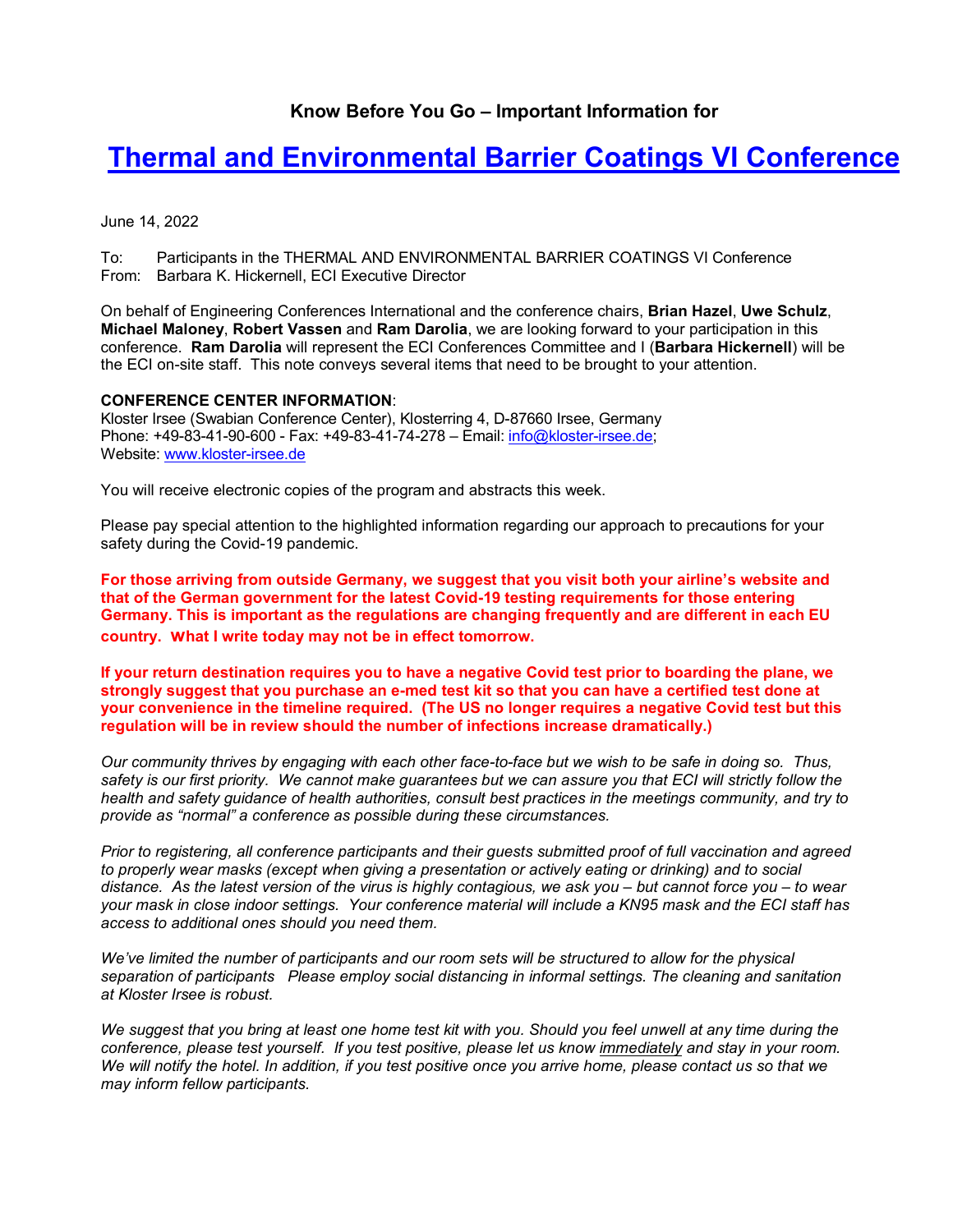*As we respect your privacy, we will dispose of your vaccination information/official identification and mobile phone number after the meeting. The reverse side of your name badge (distributed at the conference) is where we suggest that you place emergency contact information.*

## **SOME PRACTICAL REMARKS FROM UWE SCHULZ**

- 1. In Bavaria the FFP-2 mark KN95 is still mandatory in all trains and buses.
- 2. If people travel by public transportation and do not use fast trains such as ICE or IC, Germany does have in June, July and August a special offer: A 9 euro ticket that covers all rides all over Germany. It can be used in any S-bahn, RE-train, RB train, buses, etc. It is valid for the whole month and can be used for as many trips as you want and can be purchased in any ticket machine, online or at the ticket counter. For instance, it can be used from Munich Airport to Kaufbeuren and can save you money that you can use to buy a good beer.

## **TRANSPORTATION FROM MUNICH**:

Kloster Irsee (Swabian Conference and Educational Center at Irsee) is nestled in the Alpine Foreland of the Allgäu. It is located near Munich and is easily reached by rail or road. For those traveling from the airport by train, we suggest that you purchase your ticket at the Deutsche Bahn booth at the airport. (You can check times on line prior to departure.) They will give you printed instructions. Take the S-Bahn in the direction of Herrsching. You will exit at the München-Pasing station (further than the Hauptbahnhof – main station). From Pasing there are through trains to Kaufbeuren (about an hour ride). The rate is approximately **33** € one way. In front of Kaufbeuren Station there is a taxi stand. The fees will amount to approximately **25** € for the 8 km ride to the conference center. (Note – the taxi prices are estimates from previous conferences; we have not been able to confirm actual taxi prices.)

For those traveling from the Munich airport by auto, you can check an online map service such asor Google maps before you leave for the conference, or once at the airport, the rental car representative will give you a map and direct you to take the autobahn – A96 - in the direction of Lindau. This road will take you toward Irsee. Take the Bad Worishofen exit (#2) Exit 22 merge onto B-12 toward Jengen/Kaufbeuren/Kempten/ Marktoberdorf. Take local roads OAL6/OAL26/KFS26 (local route 16). Follow the road until you reach a traffic circle where you will see signs to Irsee and the Swabian Conference Center, called "Schwabisches Bildungszentrum". Follow the road back for approximately 3 km and pull into the parking area for the conference center.

**ATM**: If you are arriving at the Munich airport, there are ATMs located throughout the airport; however, the most convenient ones are just outside of baggage claim/customs. There are also ATMs in Irsee and in Kaufbeuren.

**WEATHER**: You can check Irsee weather at weather.com. The long-term forecast calls for cooler daytime weather with showers and chilly nights, so come prepared with a jacket and umbrella.

**SUNDAY SCHEDULE**: Registration will be open from 4:00 pm to 6:00 pm in Room 102. At 6:00 pm we will gather in the garden of Kloster Irsee where a keg of beer awaits us until the BBQ dinner begins at 7:00. For those who attended the last conference, you may remember the band "BauernStreichwurst" who entertained us at the banquet. By popular demand, they will provide music for our return to Irsee. After dinner we expect to continue discussions in the garden.

**SPEAKERS**: We expect that all presentations will use PowerPoint and we will have a computer projector as well as a laptop with Microsoft PowerPoint. Please bring your presentation on a memory stick for loading onto the ECI computer. If you plan to use a Mac computer, please bring the necessary adapters. **Kristyn Ardrey** is our graduate student who will be collecting your presentations and generally assisting you.

Be sure that you provide your session chair with a *brief* biography for introductions.

It is essential to the conference schedule that you keep to your given time (allowing at least 5 minutes for questions/discussion). Keeping in the tradition of these conferences, please be available during the conference for discussion and questions. Meals and social hours are perfect for discussion and questions.